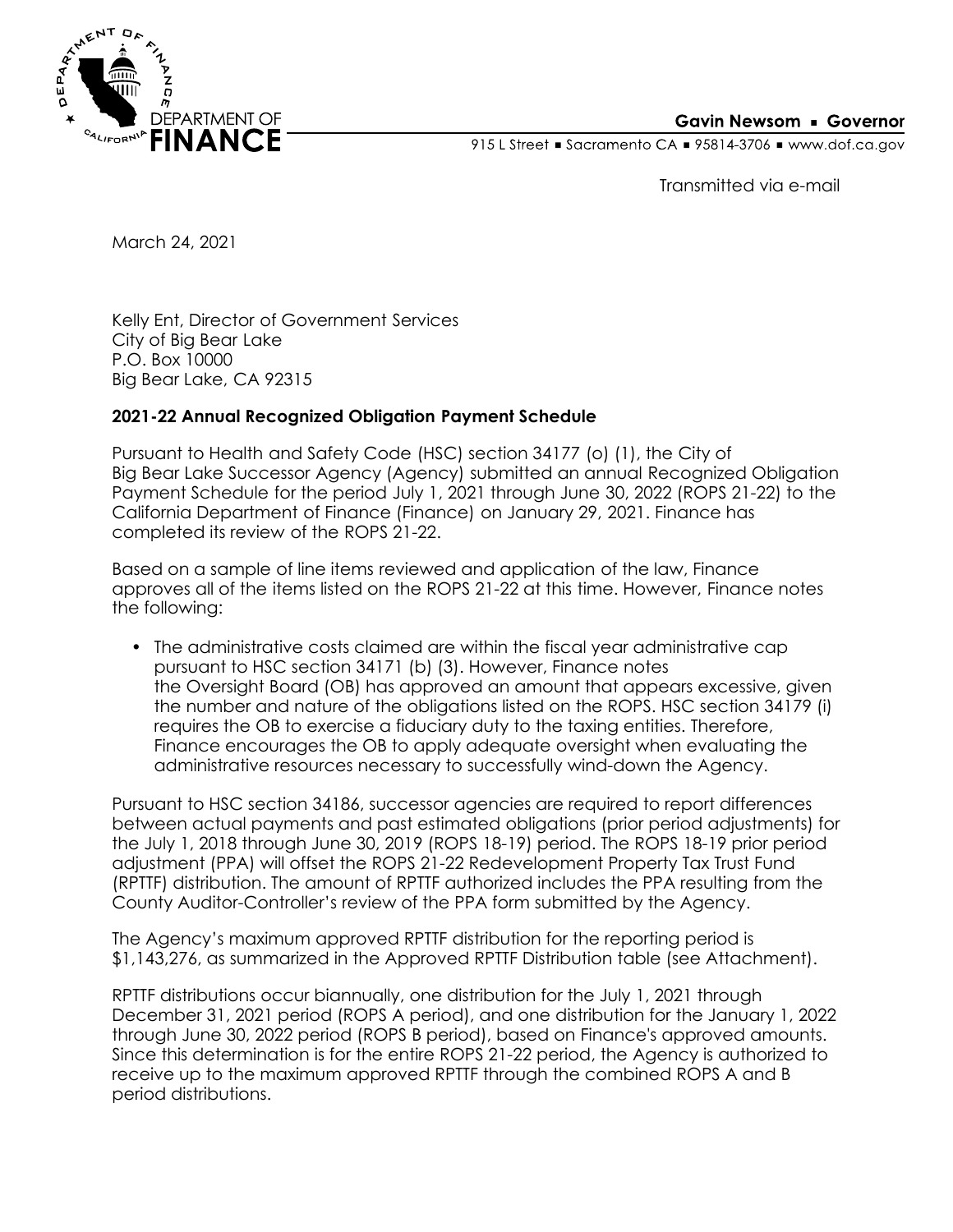Kelly Ent March 24, 2021 Page 2

If the Agency disagrees with our determination with respect to any items on the ROPS 21-22, except items which are the subject of litigation disputing our previous or related determinations, the Agency may request a Meet and Confer within five business days of the date of this letter. The Meet and Confer process and guidelines are available on our website:

[http://dof.ca.gov/Programs/Redevelopment/Meet\\_And\\_Confer/](http://dof.ca.gov/Programs/Redevelopment/Meet_And_Confer/) 

The Agency must use the RAD App to complete and submit its Meet and Confer request form.

Absent a Meet and Confer, this is our final determination regarding the obligations listed on the ROPS 21-22. This determination only applies to items when funding was requested for the 12-month period. If a determination by Finance in a previous ROPS is currently the subject of litigation, the item will continue to reflect the determination until the matter is resolved.

The ROPS 21-22 form submitted by the Agency and this determination letter will be posted on our website:

<http://dof.ca.gov/Programs/Redevelopment/ROPS/>

This determination is effective for the ROPS 21-22 period only and should not be conclusively relied upon for future ROPS periods. All items listed on a future ROPS are subject to Finance's review and may be adjusted even if not adjusted on this ROPS or a preceding ROPS. The only exception is for items that have received a Final and Conclusive determination from Finance pursuant to HSC section 34177.5 (i). Finance's review of Final and Conclusive items is limited to confirming the scheduled payments as required by the obligation.

The amount available from the RPTTF is the same as the amount of property tax increment available prior to the enactment of the redevelopment dissolution law. Therefore, as a practical matter, the ability to fund the items on the ROPS with property tax increment is limited to the amount of funding available to the Agency in the RPTTF.

Please direct inquiries to Anna Kyumba, Supervisor, or Garrett Fujitani, Staff, at (916) 322-2985.

Sincerely,

newnt A. McComieu

INIFFR WHITAKFR Program Budget Manager

Linda Santillano, Chief Deputy, Property Tax, San Bernardino County cc: Christine Bennett, Senior Administrative Analyst, City of Big Bear Lake